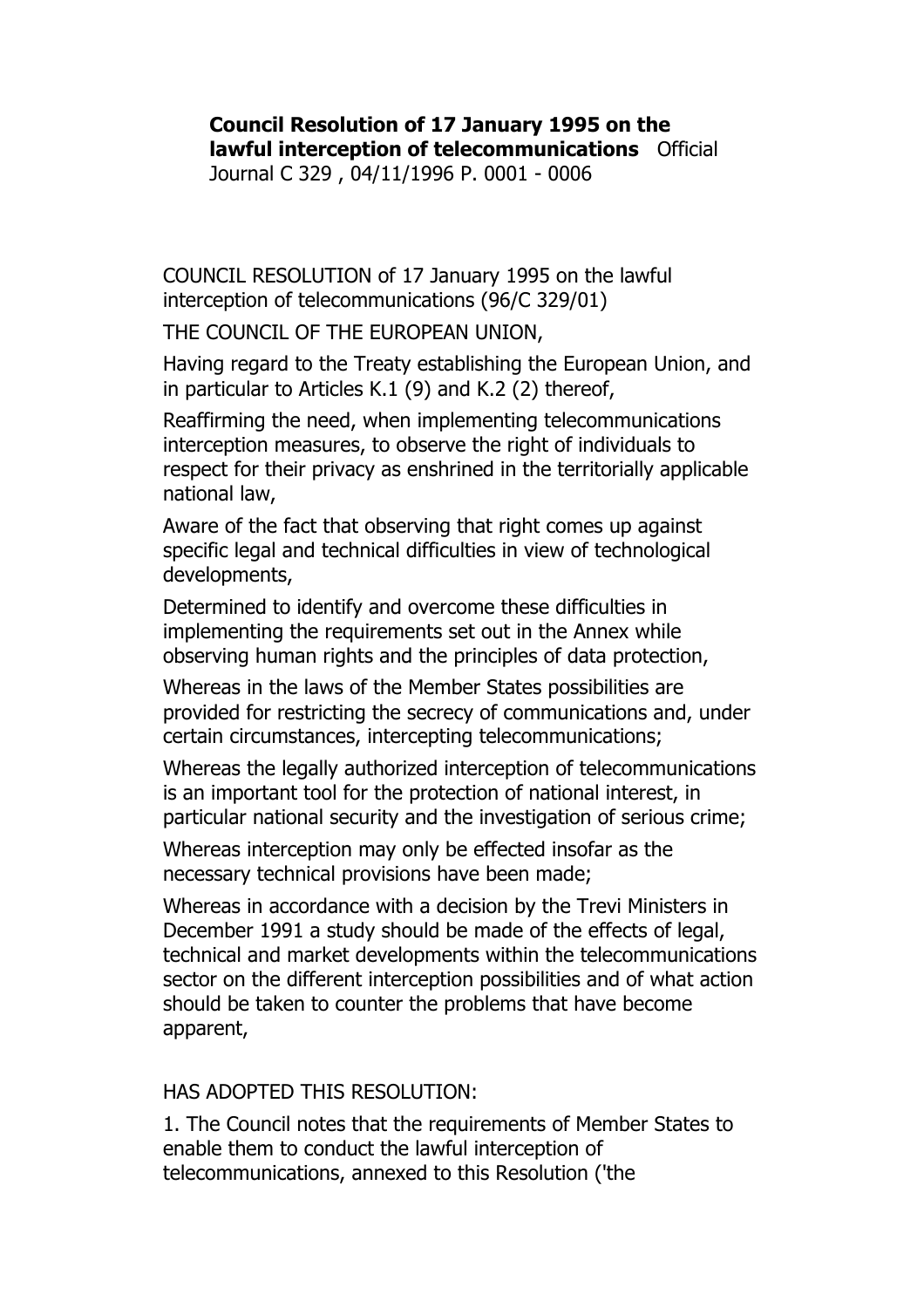Requirements`), constitute an important summary of the needs of the competent authorities for the technical implementation of legally authorized interception in modern telecommunications systems.

2. The Council considers that the aforementioned Requirements should be taken into account in the definition and implementation of measures which may affect the legally authorized interception of telecommunications and requests Member States to call upon the Ministers responsible for telecommunications to support this view and to cooperate with the Ministers responsible for Justice and Home Affairs with the aim of implementing the Requirements in relation to network operators and service providers.

## ANNEX

## REQUIREMENTS

This section presents the Requirements of law enforcement agencies relating to the lawful interception of telecommunications. These requirements are subject to national law and should be interpreted in accordance with applicable national policies.

Terms are defined in the attached glossary.

1. Law enforcement agencies require access to the entire telecommunications transmitted, or caused to be transmitted, to and from the number or other identifier of the target service used by the interception subject. Law enforcement agencies also require access to the call-associated data that are generated to process the call.

1.1. Law enforcement agencies require access to all interception subjects operating temporarily or permanently within a telecommunications system.

1.2. Law enforcement agencies require access in cases where the interception subject may be using features to divert calls to other telecommunications services or terminal equipment, including calls that traverse more than one network or are processed by more than one network operator/service provider before completing.

1.3. Law enforcement agencies require that the telecommunications to and from a target service be provided to the exclusion of any telecommunications that do not fall within the scope of the interception authorization.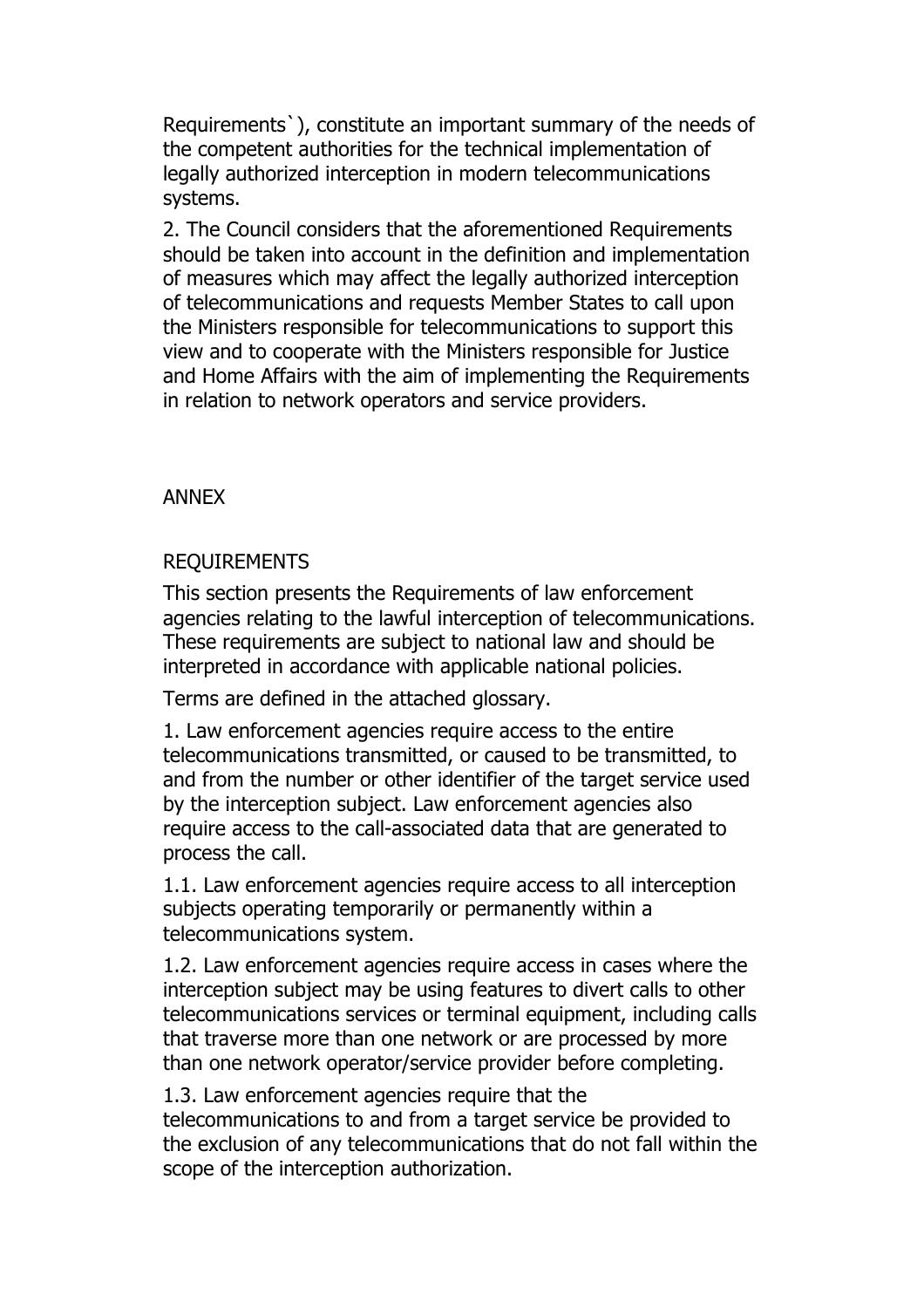1.4. Law enforcement agencies require access to call associated data such as:

1.4.1. signalling of access ready status;

1.4.2. called party number for outgoing connections even if there is no successful connection established;

1.4.3. calling party number for incoming connections even if there is no successful connection established;

1.4.4. all signals emitted by the target, including post-connection dialled signals emitted to activate features such as conference calling and call transfer;

1.4.5. beginning, end and duration of the connection;

1.4.6. actual destination and intermediate directory numbers if call has been diverted.

1.5. Law enforcement agencies require information on the most accurate geographical location known to the network for mobile subscribers.

1.6. Law enforcement agencies require data on the specific services used by the interception subject and the technical parameters for those types of communication.

2. Law enforcement agencies require a real-time, fulltime monitoring capability for the interception of telecommunications. Call associated data should also be provided in real-time. If call associated data cannot be made available in real time, law enforcement agencies require the data to be available as soon as possible upon call termination.

3. Law enforcement agencies require network operators/service providers to provide one or several interfaces from which the intercepted communications can be transmitted to the law enforcement monitoring facility. These interfaces have to be commonly agreed on by the interception authorities and the network operators/service providers. Other issues associated with these interfaces will be handled according to accepted practices in individual countries.

3.1. Law enforcement agencies require network operators/service providers to provide call associated data and call content from the target service in a way that allows for the accurate correlation of call associated data with call content.

3.2. Law enforcement agencies require that the format for transmitting the intercepted communications to the monitoring facility be a generally available format. This format will be agreed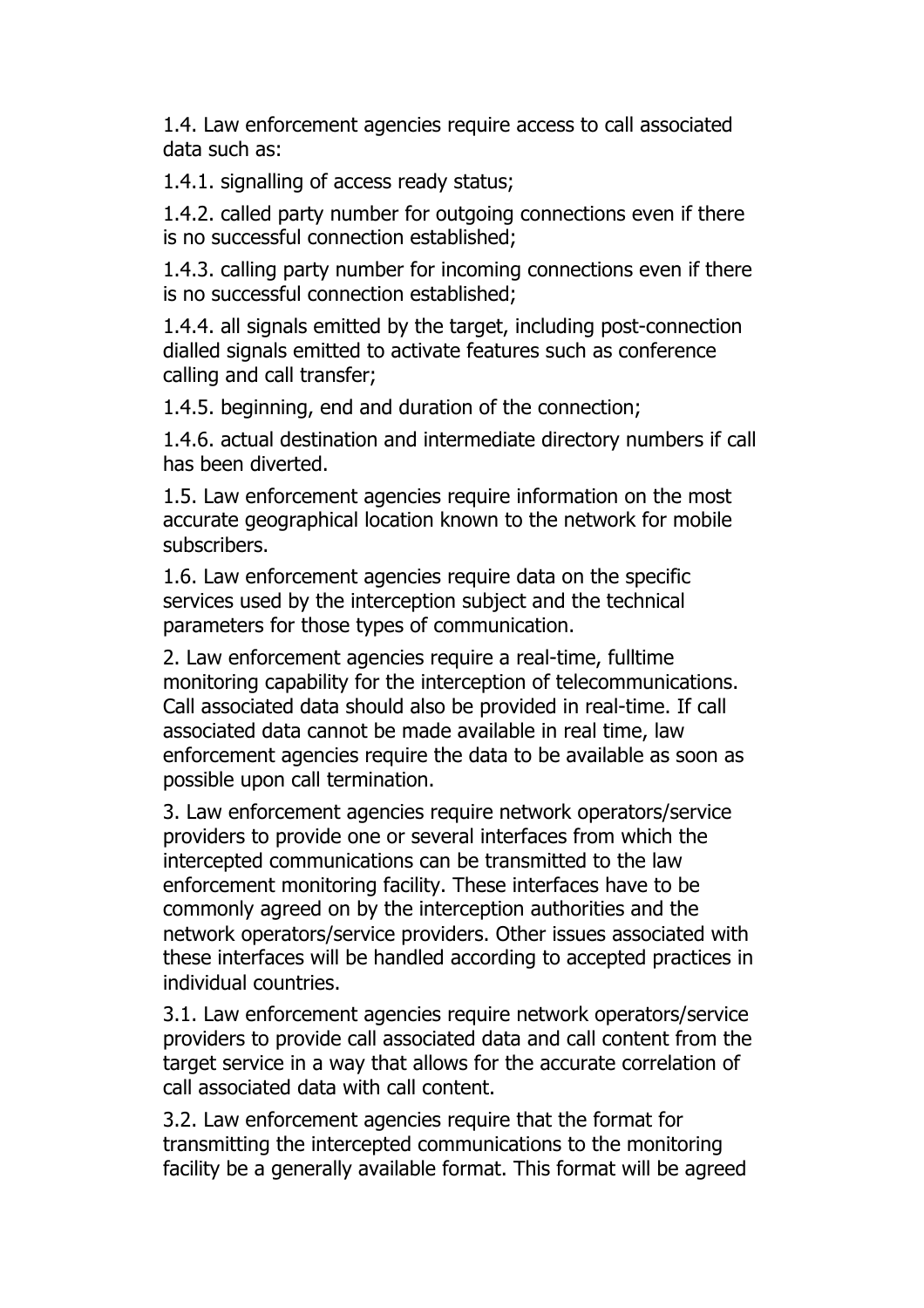upon on an individual country basis.

3.3. If network operators/service providers initiate encoding, compression or encryption of telecommunications traffic, law enforcement agencies require the network operators/service providers to provide intercepted communications en clair.

3.4. Law enforcement agencies require network operators/service providers to be able to transmit the intercepted communications to the law enforcement monitoring facility via fixed or switched connections.

3.5. Law enforcement agencies require that the transmission of the intercepted communications to the monitoring facility meet applicable security requirements.

4. Law enforcement agencies require interceptions to be implemented so that neither the interception target nor any other unauthorized person is aware of any changes made to fulfil the interception order. In particular, the operation of the target service must appear unchanged to the interception subject.

5. Law enforcement agencies require the interception to be designed and implemented to preclude unauthorized or improper use and to safeguard the information related to the interception.

5.1. Law enforcement agencies require network operators/service providers to protect information on which and how many interceptions are being or have been performed, and not disclose information on how interceptions are carried out.

5.2. Law enforcement agencies require network operators/service providers to ensure that intercepted communications are only transmitted to the monitoring agency specified in the interception authorization.

5.3. According to national regulations, network operators/service providers could be obliged to maintain an adequately protected record of activations of interceptions.

6. Based on a lawful inquiry and before implementation of the interception, law enforcement agencies require: (1) the interception subject's identity, service number or other distinctive identifier; (2) information on the services and features of the telecommunications system used by the interception subject and delivered by network operators/service providers; and (3) information on the technical parameters of the transmission to the law enforcement monitoring facility.

7. During the interception, law enforcement agencies may require information and/or assistance from the network operators/service